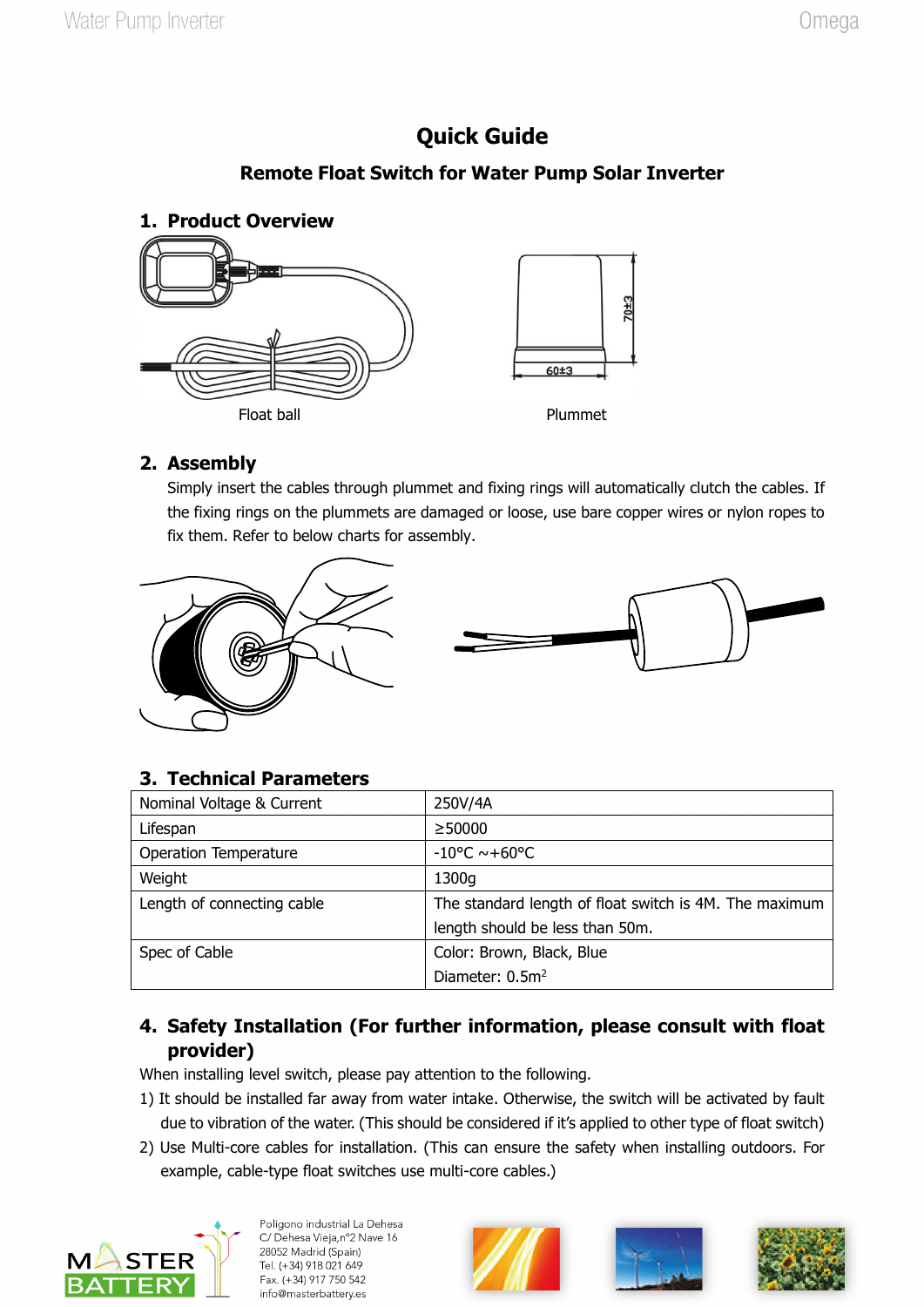- 3) The motion point of floating ball is adjusted before it is shipped out from the factory, so please don't adjust it at will. (If it's required to do so, please contact the vendor to see if it's adjustable or reconfirm before you purchase it.)
- 4) If the cable length is not long enough, it's necessary to connect intermedia joint. Be sure that the connector can not be exposed in the water.

## **5. Installation**



#### **Float switch in water tank:**

Please install two sets of float switches in the water tank: one to detect "underflow" and the other to detect "Overflow". Be sure to put the plummet in the middle of overflow and underflow points in the water tank. For the length of cable from plummet to the float ball, please follow below formula: Overflow point in the water tank - Middle level in the water tank  $+ 0.2$ m(buffer value) = cable length

Or

Middle level in the water tank – underflow point in the water tank  $+0.2$ m(buffer value) = cable length **NOTE: Buffer value** should be based on real situation. 0.2m is a reference value.

#### **Float switch in the well**

Please install one float switch in the well. It's to detect low level in the well. Once low-level water is detected, it will send signal to inverter and stop pumping to avoid damage.

Plummet height in the well – Low level in the well  $+$  0.2m (buffer value) = cable length



Polígono industrial La Dehesa C/ Dehesa Vieja, n°2 Nave 16 28052 Madrid (Spain) Tel. (+34) 918 021 649 Fax. (+34) 917 750 542 info@masterbattery.es